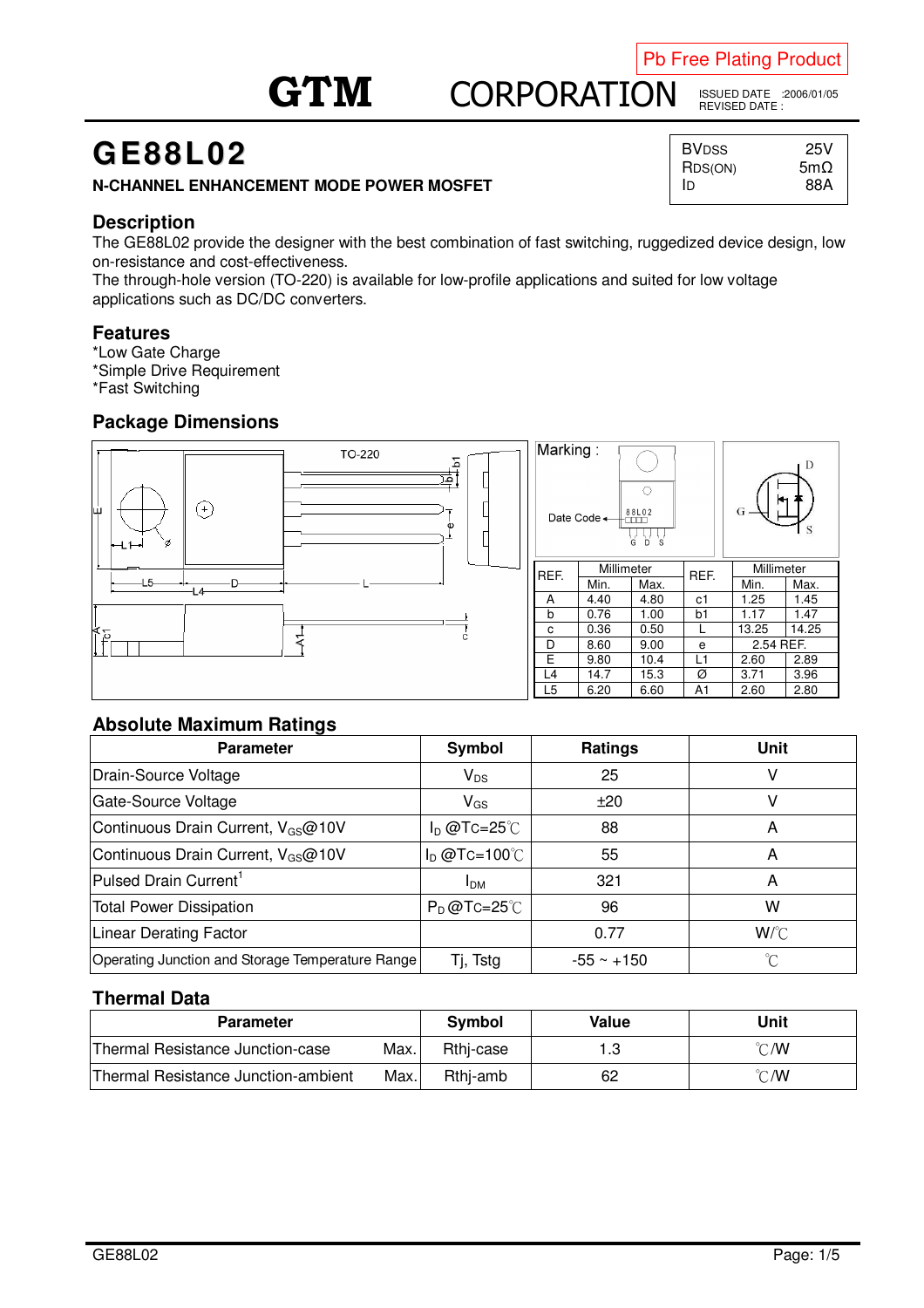ISSUED DATE :2006/01/05 REVISED DATE :

| <b>Parameter</b>                          | Symbol                                                | Min.                     | Typ.                     | Max.                     | <b>Unit</b>                                                                                         | <b>Test Conditions</b>                               |
|-------------------------------------------|-------------------------------------------------------|--------------------------|--------------------------|--------------------------|-----------------------------------------------------------------------------------------------------|------------------------------------------------------|
| Drain-Source Breakdown Voltage            | <b>BV<sub>DSS</sub></b>                               | 25                       |                          |                          | V                                                                                                   | $V$ <sub>GS</sub> =0, $ID$ =250uA                    |
| Breakdown Voltage Temperature Coefficient | $\vartriangle$ BV $_{\text{DSS}}$ / $\vartriangle$ Tj |                          | 0.037                    | $\overline{\phantom{a}}$ | $V^{\circ}C$                                                                                        | Reference to 25℃, I <sub>D</sub> =1mA                |
| <b>Gate Threshold Voltage</b>             | $V_{GS(th)}$                                          | 1.0                      | $\overline{\phantom{0}}$ | 3.0                      | V                                                                                                   | $V_{DS}=V_{GS}$ , I <sub>D</sub> =250uA              |
| <b>Forward Transconductance</b>           | <b>gfs</b>                                            |                          | 45                       |                          | S                                                                                                   | $V_{DS}=10V$ , $I_D=40A$                             |
| Gate-Source Leakage Current               | lgss                                                  |                          | $\overline{\phantom{0}}$ | ±100                     | nA                                                                                                  | $V$ <sub>GS</sub> = $\pm$ 20V                        |
| Drain-Source Leakage Current(Tj=25°C)     |                                                       |                          |                          | 1                        | uA<br>uA                                                                                            | $V_{DS}=25V, V_{GS}=0$                               |
| Drain-Source Leakage Current(Tj=150°C)    | <b>I</b> <sub>DSS</sub>                               |                          |                          | 25                       |                                                                                                     | $V_{DS}=20V, V_{GS}=0$                               |
| Static Drain-Source On-Resistance         | $R_{DS(ON)}$                                          |                          |                          | 5                        | $m\Omega$                                                                                           | $V$ <sub>GS=10</sub> V, $I_D=40A$                    |
|                                           |                                                       |                          |                          | 10                       |                                                                                                     | $V$ <sub>GS=4.5</sub> V, I <sub>D</sub> =28A         |
| Total Gate Charge <sup>2</sup>            | $Q_{q}$                                               |                          | 50                       | $\overline{\phantom{a}}$ | nC                                                                                                  | $I_D=40A$<br>$V_{DS}=20V$<br>$V$ <sub>GS</sub> =5V   |
| Gate-Source Charge                        | $Q_{gs}$                                              |                          | 5.5                      | $\overline{\phantom{a}}$ |                                                                                                     |                                                      |
| Gate-Drain ("Miller") Change              | $Q_{\text{gd}}$                                       | $\overline{\phantom{0}}$ | 38                       | $\overline{\phantom{a}}$ |                                                                                                     |                                                      |
| Turn-on Delay Time <sup>2</sup>           | $T_{d(on)}$                                           |                          | 10.5                     | $\overline{\phantom{a}}$ | $V_{DS}=15V$<br>$I_D = 25A$<br>$V$ <sub>GS</sub> =10V<br>ns<br>$R_G = 3.3\Omega$<br>$R_D=0.6\Omega$ |                                                      |
| <b>Rise Time</b>                          | $T_r$                                                 |                          | 84                       |                          |                                                                                                     |                                                      |
| <b>Turn-off Delay Time</b>                | $T_{d(off)}$                                          |                          | 38                       | $\overline{\phantom{a}}$ |                                                                                                     |                                                      |
| <b>Fall Time</b>                          | $T_f$                                                 | $\overline{\phantom{0}}$ | 115                      | $\overline{\phantom{a}}$ |                                                                                                     |                                                      |
| Input Capacitance                         | $C$ <sub>iss</sub>                                    |                          | 1660                     | $\overline{\phantom{a}}$ | pF                                                                                                  | $V$ <sub>GS=0</sub> V<br>$V_{DS}=25V$<br>$f=1.0$ MHz |
| Output Capacitance                        | $C_{\rm oss}$                                         | $\overline{a}$           | 1000                     | $\overline{\phantom{a}}$ |                                                                                                     |                                                      |
| Reverse Transfer Capacitance              | C <sub>rss</sub>                                      | $\overline{\phantom{0}}$ | 400                      |                          |                                                                                                     |                                                      |

# **Electrical Characteristics (Tj = 25**к **unless otherwise specified)**

## **Source-Drain Diode**

| <b>Parameter</b>                               | Symbol          | Min.                     | Typ. | Max. | Unit | <b>Test Conditions</b>                                                   |
|------------------------------------------------|-----------------|--------------------------|------|------|------|--------------------------------------------------------------------------|
| Forward On Voltage <sup>2</sup>                | V <sub>SD</sub> | $\overline{\phantom{0}}$ |      | 1.26 | v    | $\parallel$ <sub>S</sub> =88A, V <sub>GS</sub> =0V, T <sub>j</sub> =25°C |
| Continuous Source Current (Body Diode)         | IS              | $\overline{\phantom{0}}$ |      | 88   | А    | $V_D=V_G=0V$ , $V_S=1.26V$                                               |
| Pulse Source Current (Body Diode) <sup>1</sup> | ISM             | $\overline{\phantom{0}}$ |      | 321  | А    |                                                                          |

Notes: 1. Pulse width limited by safe operating area.

2. Pulse width $\leq$ 300us, duty cycle $\leq$ 2%.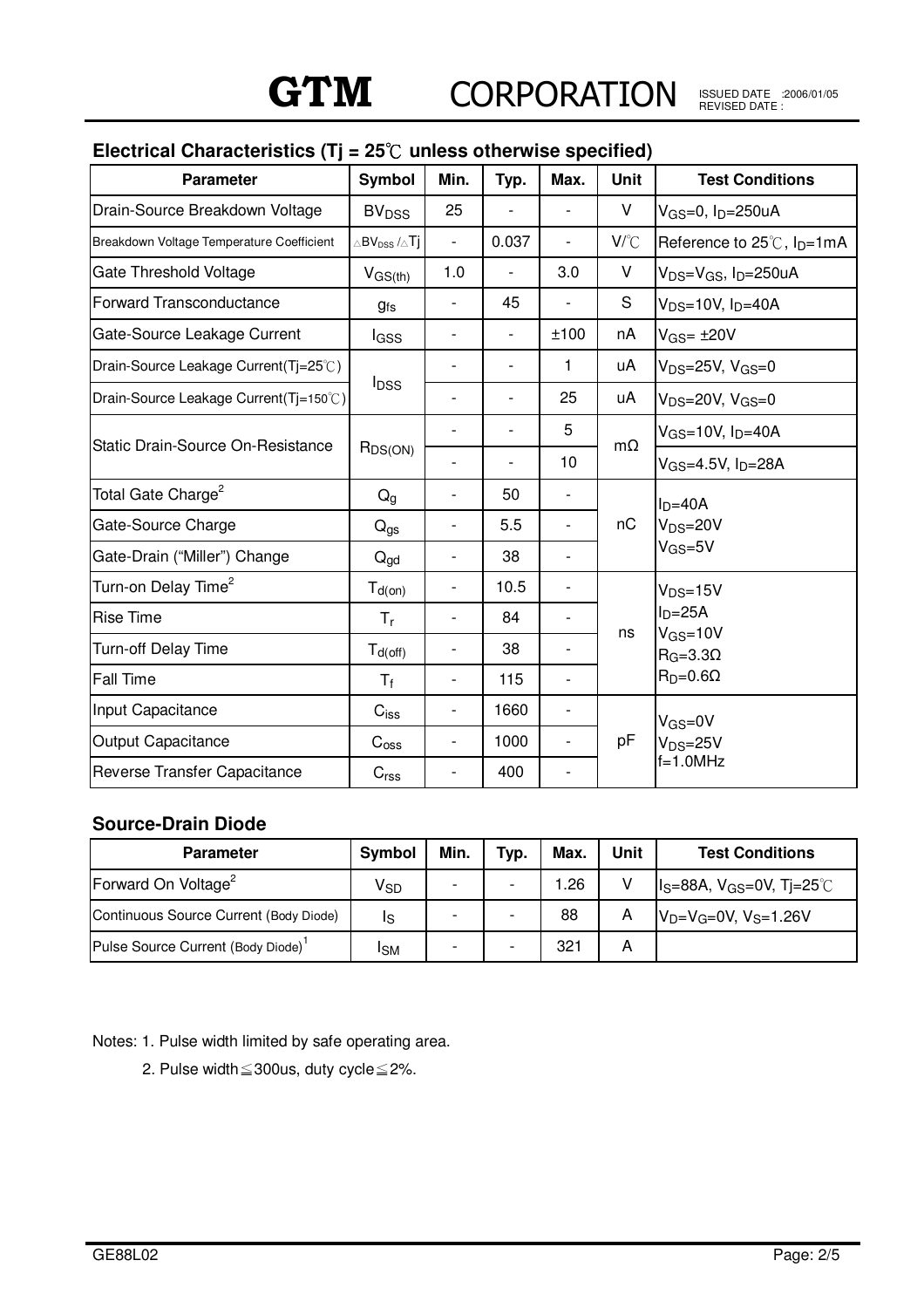# **Characteristics Curve**





**Fig 1. Typical Output Characteristics Fig 2. Typical Output Characteristics**



**Fig 3. On-Resistance v.s. Gate Voltage Fig 4. Normalized On-Resistance**



**Fig 5. Maximum Drain Current v.s. Case Temperature**



**v.s. Junction Temperature**



**Fig 6. Type Power Dissipation**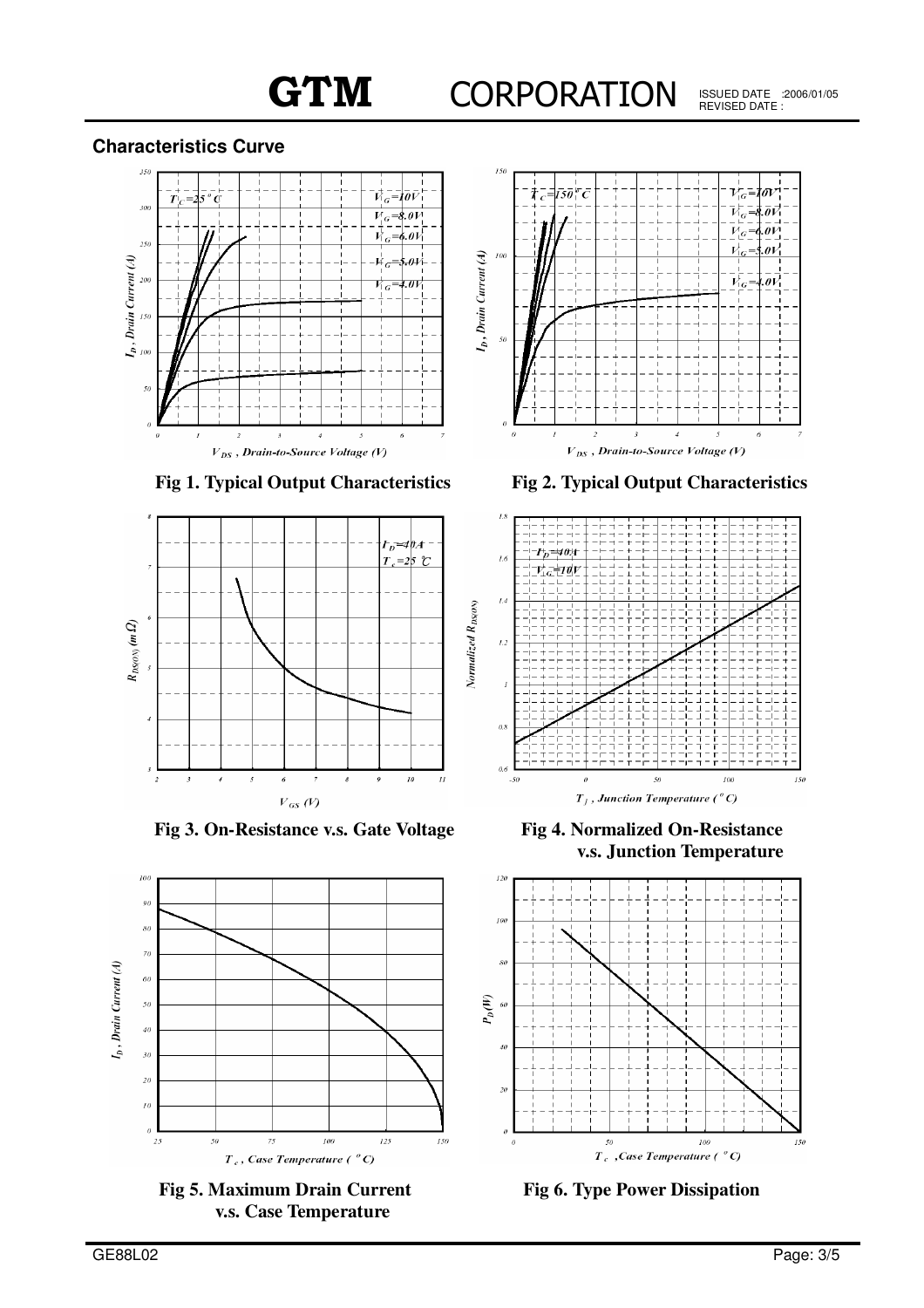







**Fig 11. Forward Characteristics of Reverse Diode**

**Fig 7. Maximum Safe Operating Area Fig 8. Effective Transient Thermal Impedance**



**Fig 9. Gate Charge Characteristics Fig 10. Typical Capacitance Characteristics**



**Fig 12. Gate Threshold Voltage v.s. Junction Temperature**